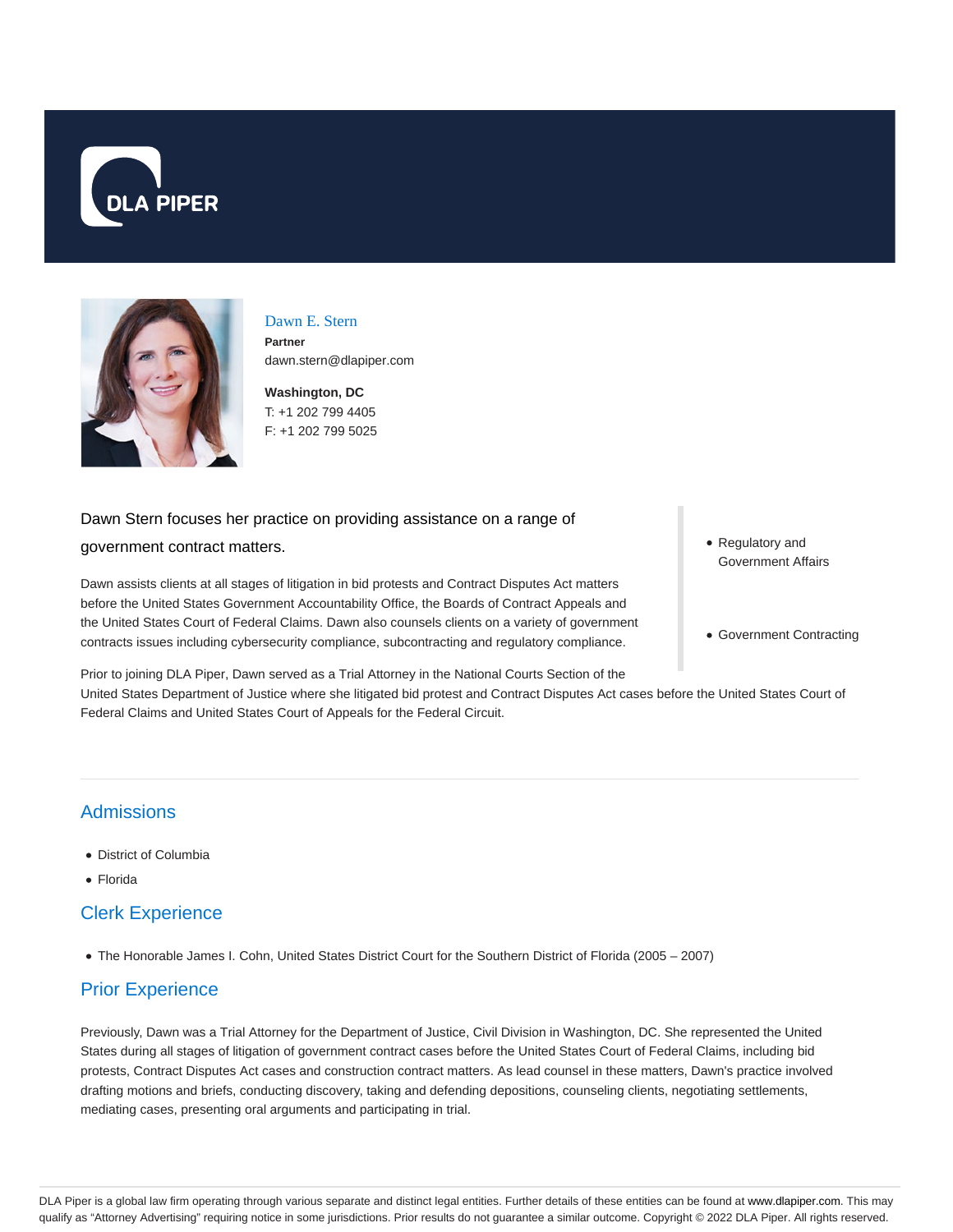Dawn also served as lead counsel in appeals before the United States Court of Appeals for the Federal Circuit in which she drafted briefs and argued appeals from the Court of Federal Claims, Armed Services Board of Contract Appeals, Merit Systems Protection Board and Court of Appeals for Veterans Claims.

# **Recognitions**

President's Award for Outstanding Service, Rockville Volunteer Fire Department

## **Education**

- J.D., George Washington University Law School 2005 high honors Order of the Coif Merit Scholar J.M. Rubin Scholar Winner of the Cohen & Cohen Mock Trial Competition Mock trial board Adjunct Professor, Legal Research and Writing
- B.S., Psychology, University of Florida 2000 highest honors

## **Courts**

- Supreme Court of the United States
- United States Court of Federal Claims

## **Memberships**

- George Washington University Women in Government Contracts Initiative Steering Committee (2021- present)
- Vice Chair for the ABA Public Contract Law Section Bid Protest Committee
- Vice Chair for the ABA Public Contract Law Section Contract Claims and Disputes Resolution Committee
- Vice Chair for the ABA Public Contract Law Section Cybersecurity, Privacy, and Data Protection Committee
- Board of Directors for the Federal Bar Association, Director (2014 2017)
- Federal Bar Association, Younger Lawyers Division National Board (2007 present), Chair (2013 2014), Chair-Elect (2012 2013), Vice Chair (2011 – 2012), Secretary (2010 – 2011) and Treasurer (2009 – 2010)
- Federal Bar Association, Board of Directors, Ex Officio Member (2013 2014)
- Court of Federal Claims Bar Association
- American Bar Association, International Section, International Procurement Committee, Immediate Past Chair (2017– 2018), Chair  $(2014 - 2017)$
- American Bar Association, Public Contract Law Section, Contract Claims and Disputes Resolution Committee, Vice Chair (2017– present)
- American Bar Association, Public Contract Law Section, Procurement Law Institute 2020, Conference Co-Chair

# Civic and Charitable

Rockville Volunteer Fire Department Administrative Member (2012 – present) and Golf Tournament Co-Chair (2012 – 2015)

## INSIGHTS

## **Publications**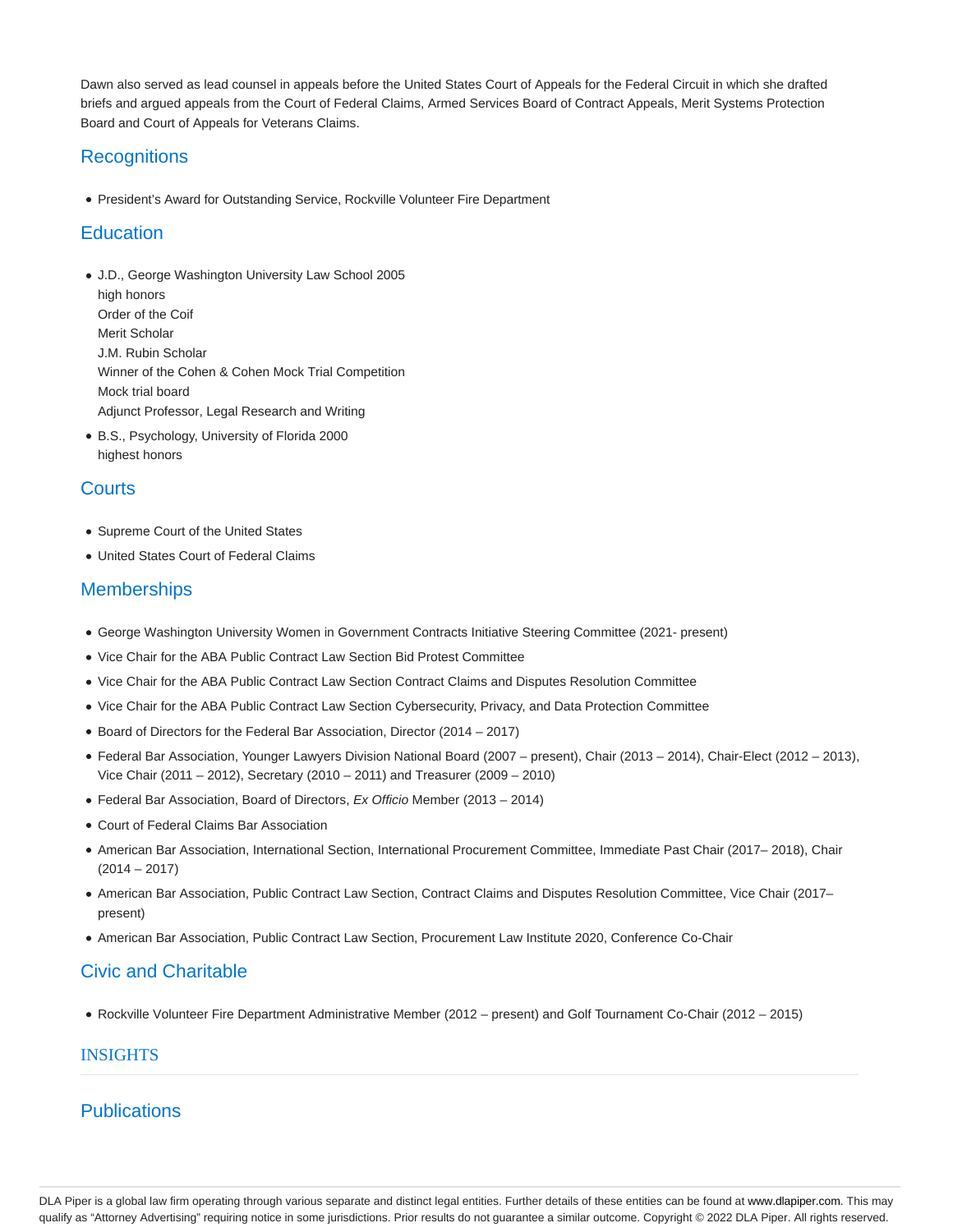**Nonsolicitation agreements face antitrust scrutiny**

#### 16 May 2022

Some of the court's rulings in the case may be relied on by the government as it continues to focus on non-solicitation and no-poach agreements.

**The Impact of Escobar and the Procurement Collusion Strike Force on Procurement-Related False Claims Act Settlements**

2 May 2022 Read the full article from The Procurement Lawyer here.

**District Court confirms that noncompliance with cybersecurity requirements may lead to False Claims Act liability**

16 February 2022 Key details and implications for contractors.

**With Civil Cyber-Fraud Initiative, government sharpens focus on cybersecurity obligations for government contractors**

13 December 2021

Deploying the False Claims Act to pursue cybersecurity-related fraud.

**With Civil Cyber-Fraud Initiative, government sharpens focus on cybersecurity obligations for government contractors**

1 November 2021

Acting Assistant Attorney General Brian Boynton recently discussed how the Civil Cyber-Fraud Initiative would use the False Claims Act to pursue cybersecurity-related fraud.

**Cybersecurity obligations for government contractors – focus on them before the government focuses on you**

22 September 2021 Liability under the False Claims Act can be financially debilitating, particularly for small and mid-size contractors.

**What does the cybersecurity executive order mean for federal government contractors and their supply chains?**

19 May 2021

Key sections of the EO that are likely to impact federal contractors and the practical effects of those requirements.

**New minimum wage requirements for federal contractors: Key takeaways**

4 May 2021

DLA Piper is a global law firm operating through various separate and distinct legal entities. Further details of these entities can be found at www.dlapiper.com. This may qualify as "Attorney Advertising" requiring notice in some jurisdictions. Prior results do not guarantee a similar outcome. Copyright @ 2022 DLA Piper. All rights reserved.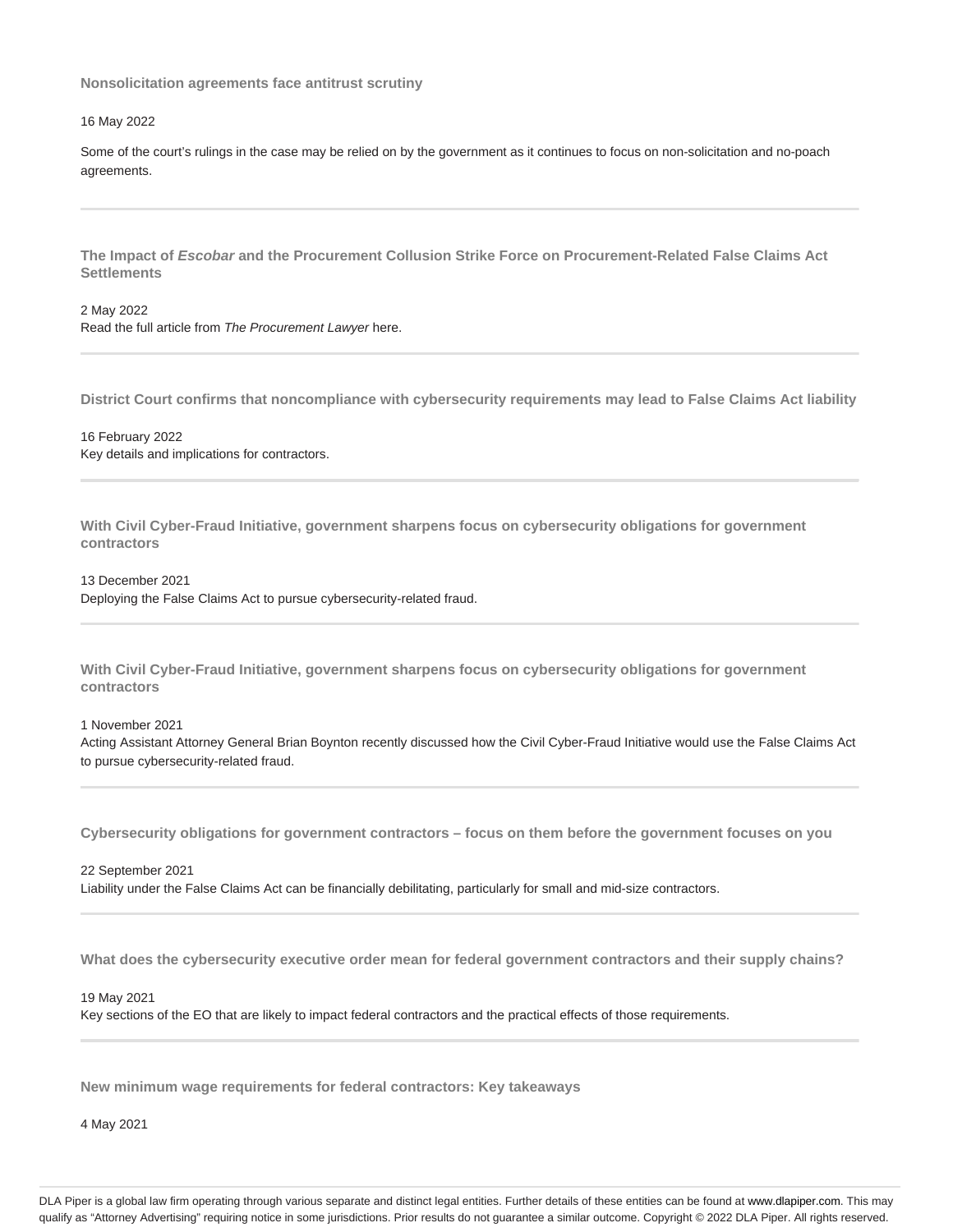The EO requires that all employees working "on or in connection with" a federal government contract be paid a minimum of \$15 per hour.

**Into the unknown: DoD's long-awaited cybersecurity rule leaves critical questions unanswered**

#### 5 October 2020

The rule leaves open a number of critical questions.

- Into the Unknown: DoD's long-awaited cybersecurity rule leaves critical questions unanswered, 5 October 2020
- Co-Contributor, Are pandemic-related contract changes compensable? Two recent, instructive cases, 4 June 2020
- DoD's new cybersecurity compliance program . . . What you need to know, 6 November 2019
- Court finds that failure to comply with cybersecurity obligations can create False Claims Act liability, 20 May 2019
- The future of DOD contracting, 1 Apr 2019
- Contributor, "Court of Federal Claims: Jurisdiction, Practice, and Procedure," Bloomberg BNA, 2016 (Co-Authored chapter 32, "The Judgement Fund")
- Contributor, ''Cybersecurity: 2015's top legal developments and what they mean for key sectors,'' February 11, 2016

## **Events**

## Previous

**New cybersecurity requirements for Department of Defense (DoD) contractors**

13 December 2021 | 2:00 pm - 3:00 pm EST **Webinar** 

- Panelist, "Scope of Claim & Contracting Officer's Final Decision vs Scope of Government's Case," (February 16, 2022)
- Panelist, "CMMC New Government Requirements for Cybersecurity," (December 13, 2021)
- Moderator, "Government Contracts Implications of Cybersecurity Executive Order," ABA Public Contract Law Cybersecurity, Privacy and Data Protection Committee, (June 1, 2021)
- Moderator/Presenter, "Contract Claims and Disputes Resolution," ABA Public Contract Law Section, (April 21, 2021)
- Panelist, "Uniting Women in Cyber 2020 Symposium," Federal Publications Seminars, (October 28, 2020)
- Panelist, "New False Claims Act Cases: Cybersecurity Requirements Expose Contractors to Liability," The George Washington University Law School, (November 14, 2019)
- Panelist, "Cybersecurity Considerations in Bid Protests," ABA Public Contract Law Section, (November 5, 2019)
- Moderator, "Agency Counsel Perspectives on Effective Protest Practice," ABA Public Contract Law Section, (February 19, 2019)
- Panelist, "DoD Contracting: Key Developments and Trends," DLA Piper, (February 7, 2019)
- Moderator, "Ask the Judges Panel," ABA Public Contract Law Section, Contract Claims and Disputes Resolution Committee, (May 9, 2018)
- Moderator, The Use of Experts in Qui Tam Actions, Federal Bar Association Qui Tam Section Annual Conference, (February 27, 2018)
- Panelist, ABA Public Contract Law Section, Bid Protest Committee, Washington, DC, (November 21, 2017)